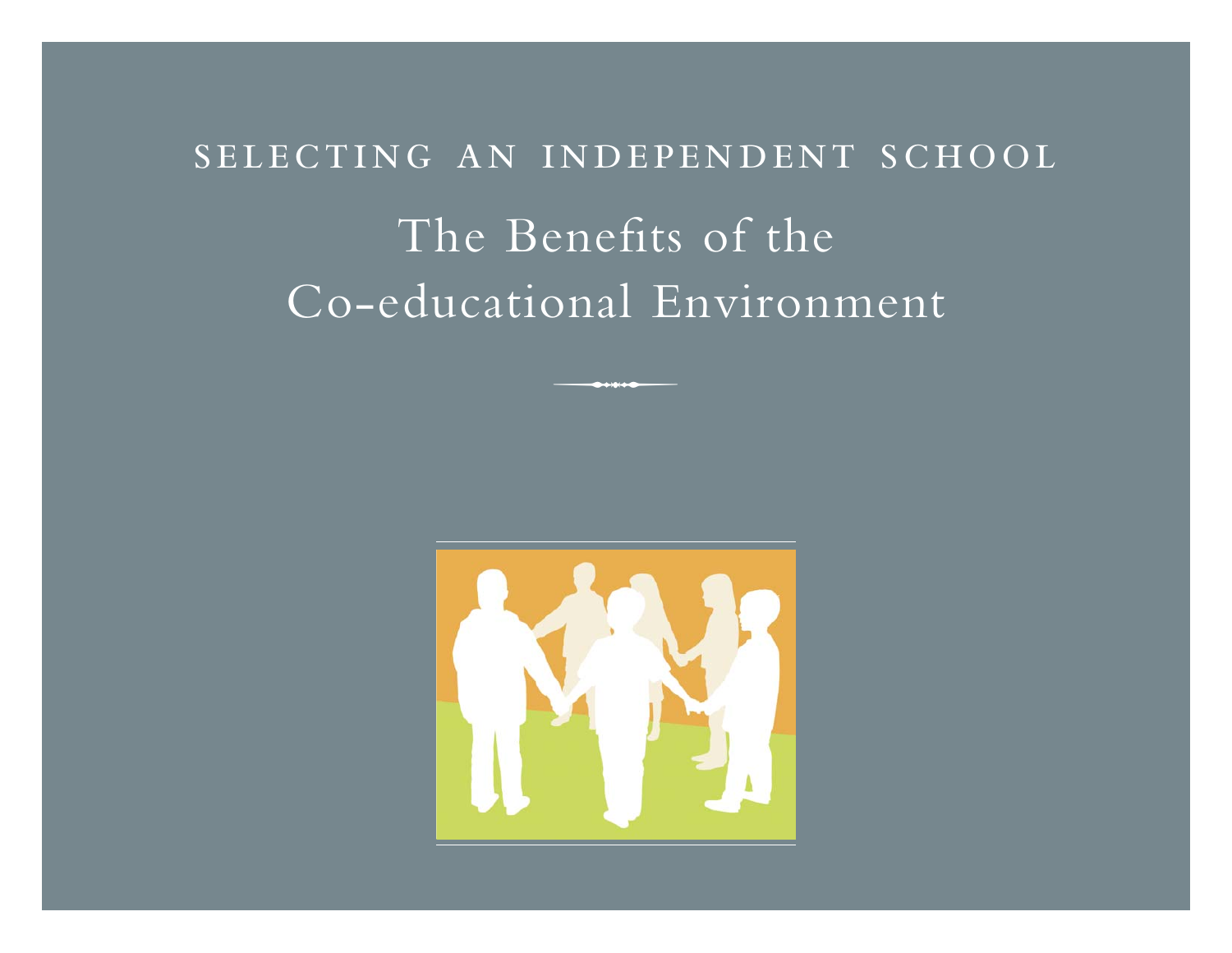# *Your Child's School Experience*

 $-$  -  $+$   $+$   $+$   $-$ 

Choosing the right school for your child is a complex decision. "What type of learning environment will offer my child quality educational standards? What school will offer enriched academic experiences? Does the school have a reputation for academic excellence? Will my child thrive in a single-gender or co-educational setting?" These are all questions you may ask yourself.

Current research shows that parents of students attending independent co-educational schools believe that a co-ed learning environment offers many benefits. In a national survey conducted in 2005 – 2006, 79% of Canadian parents heartily agreed that independent co-ed schools better reflect the diversity of our society and 79% said these schools better prepare students to eventually enter the workforce. In addition, 71% also agreed students are better prepared to succeed in post-secondary education.

Canadian research reveals that students at independent co-ed schools feel comfortable about who they are and have a healthy and positive attitude towards their self-image. In fact, 71% of students indicate, "It is easy for students at my school to find a group that they fit it with." The self confidence expressed around fitting in enables students in a co-ed environment to perform to the best of their ability and get the most out of their educational experience.

The environment and atmosphere fostered also has an impact in other ways. Students of independent co-ed schools in Canada (88%) are more likely than other types of students to feel safe in their school environment. Not only did independent co-ed schools rank the highest, when students were asked generally about safety for all students, but their responses also suggest that some reports of harassment and bullying are lower.

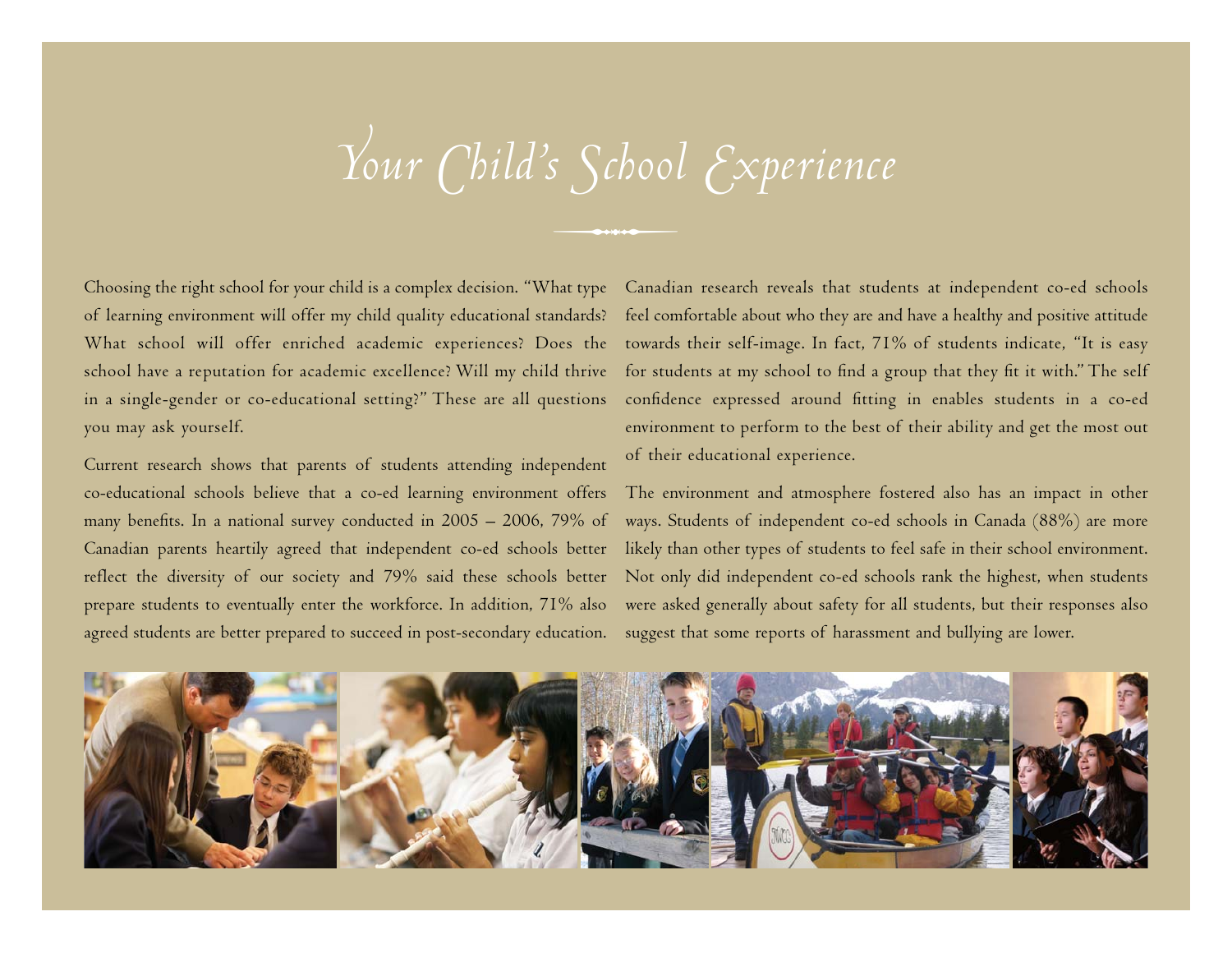# *Why Does An Independent Co-education Environment Matter?*

 $-$  -  $+$   $+$   $+$   $-$ 

The good news for Canadian parents is that research has revealed that most motivated students enjoy attending school regardless of the type of school that they attend, and most would recommend their school to others. Students, however, recognize that a co-ed environment is one that is reflected in the world around them once they get beyond the classroom. In the same research study, 84% of students attending independent co-ed schools responded that they felt confident expressing their views in the presence of members of the opposite sex. Collaboration between the sexes in the classroom helps to develop confidence in students so they feel comfortable sharing their ideas and opinions in any situation, and excel at university and beyond as leaders.



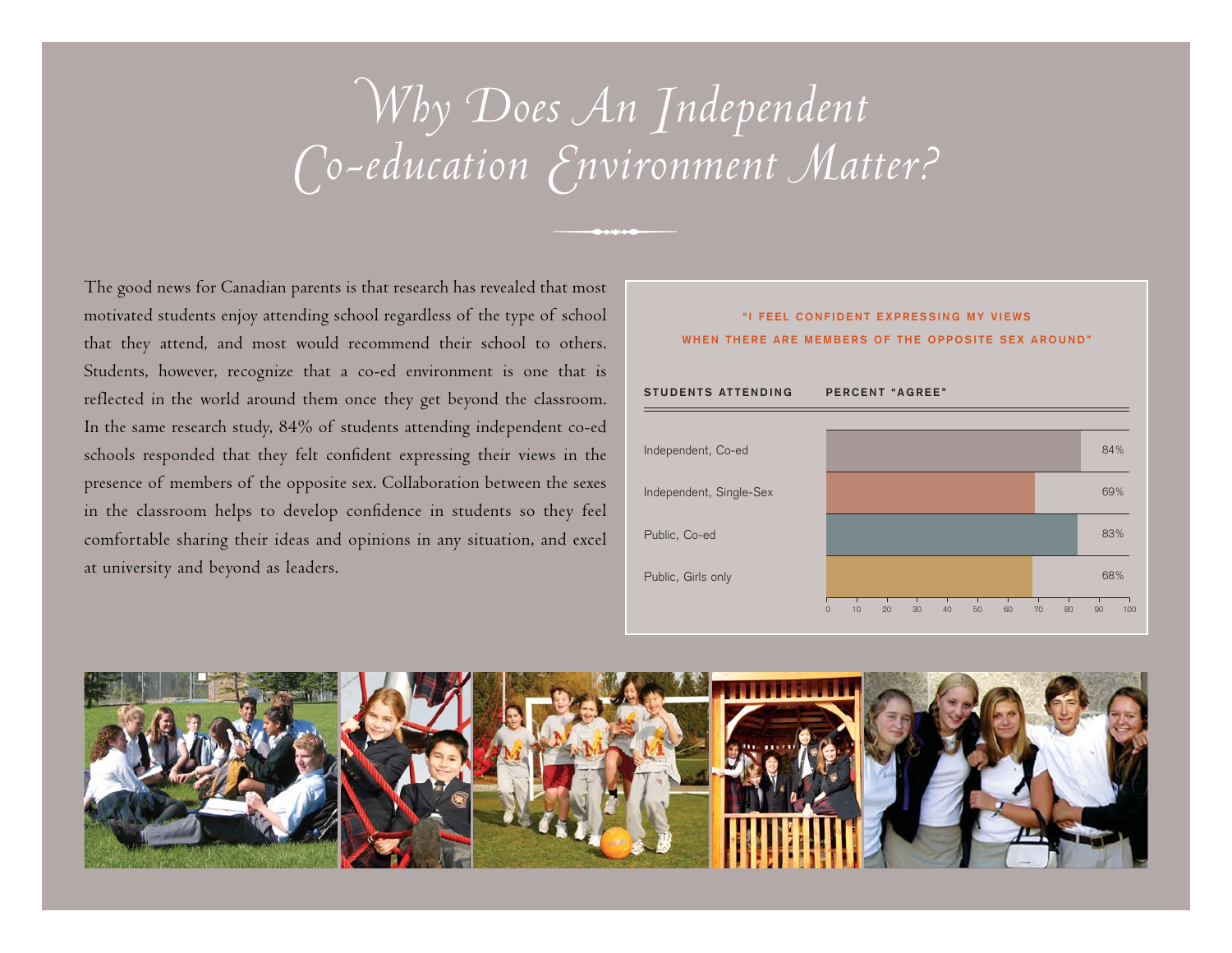# *Get The Facts – Co-education Matters*

 $-$  -  $+$   $+$   $+$   $-$ 

Recognizing that gender differences in learning do exist, the application of this knowledge in the classroom by teachers ensures that all students benefit from the latest techniques and approaches. Canadian students reported that their level of confidence in academic ability is high and this perception is not altered by the type of school a student attends. In fact, contrary to popular myth, both boys and girls reported nearly the same level of academic confidence no matter the school environment (co-ed or single-sex).

# **SELF ASSESSMENT OF THEIR OWN ACADEMIC ABILITY BY CANADIAN STUDENTS IS THE SAME REGARDLESS OF THE TYPE OF SCHOOL A STUDENT ATTENDS**

|                                                                    | <b>INDEPENDENT</b> |            | <b>PUBLIC</b> |            |
|--------------------------------------------------------------------|--------------------|------------|---------------|------------|
|                                                                    | $Co-ed$            | Single-Sex | Co-ed         | Girls Only |
| "I am a quick learner"                                             | 90%                | 85%        | 87%           | 85%        |
| "When I really try,<br>I can do almost everything<br>I want to do" | 92%                | 89%        | 92%           | 89%        |

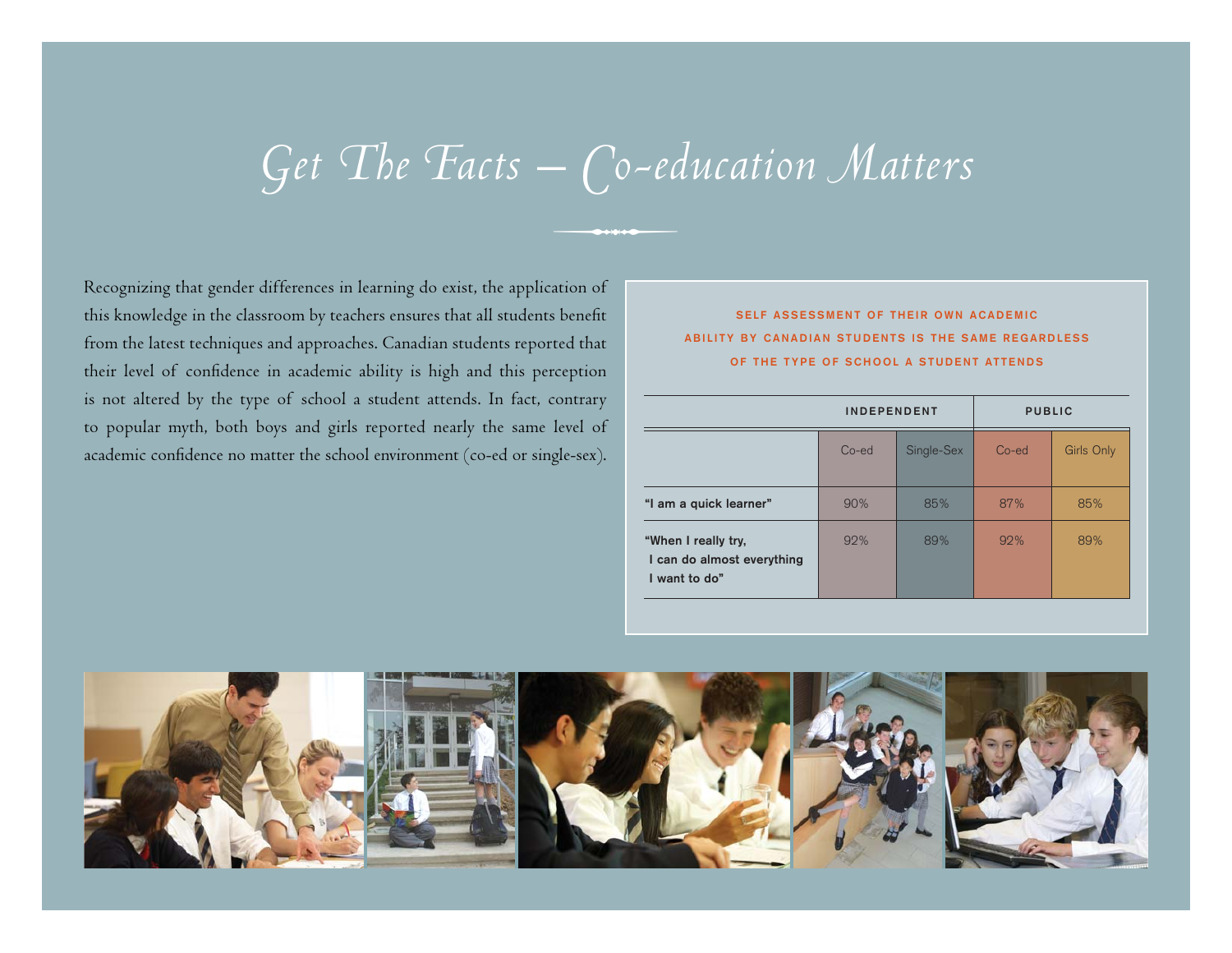# *Get The Facts – Co-education Matters cont'd*

In choosing a school, there is often confusion about which environment <code>strong</code> <code>participation of GIRLS</code> *offers the best for each child. There are new compelling arguments for co-education. Consider that:*

#### **CONFIDENCE**

Students attending a co-ed school in Canada (both independent and public) feel more confident expressing their views in the presence of  $\;\sim\;$ opposite-sex peers.

#### **RESPECT**

Co-ed school students are more likely than students of single-sex schools to agree that their peers respect members of the opposite sex.

### making friends

Students at co-ed schools indicate that they make friends easily with members of their own sex (80%) and members of the opposite sex (72%). For these students there is a stark contrast with their peers attending independent single-sex schools, of whom only 58% report making friends easily with students of the other gender.

## " best of both worlds " opportunities

Students at co-ed schools agree that there are opportunities to participate in activities with opposite-sex peers and 62% agree they have the chance to participate in activities without opposite-sex peers. Conversely, only 32% of students at single-sex independent schools report occasions to participate in activities with members of the opposite-sex.

Girls at single-sex schools are no more likely than those at co-ed schools to participate in class discussions.

- $\sim$   $\,$  89% of girls in independent co-ed schools ask questions or contribute to class discussions compared with 87% of their counterparts attending single-sex schools.
- Girls in co-ed and single-sex schools report that they voiced an opinion regardless of peer approval in both environments almost equally (66% co-ed, 67% single-sex).

### abilities in math and science

Girls' perceptions of their abilities in math and science are not affected by the gender composition of their schools. Girls attending independent schools (co-ed and single-sex) both agree with the statements, "I get good marks in science" and "math is one of my best subjects." Their perceptions were nearly identical on these points.

### boy engagement

Research indicates that boys in a co-ed environment are as likely to be engaged in learning as boys in a single-sex environment. However, studying in a mixed peer setting allows boys to become comfortable voicing opinions and ideas where girls are present. In this environment, they learn how to interact with and gain respect for female classmates. Each gender has a perspective to offer the other. Working together in the classroom and on homework assignments provides boys and girls the opportunity to learn from each other intellectually as well as socially.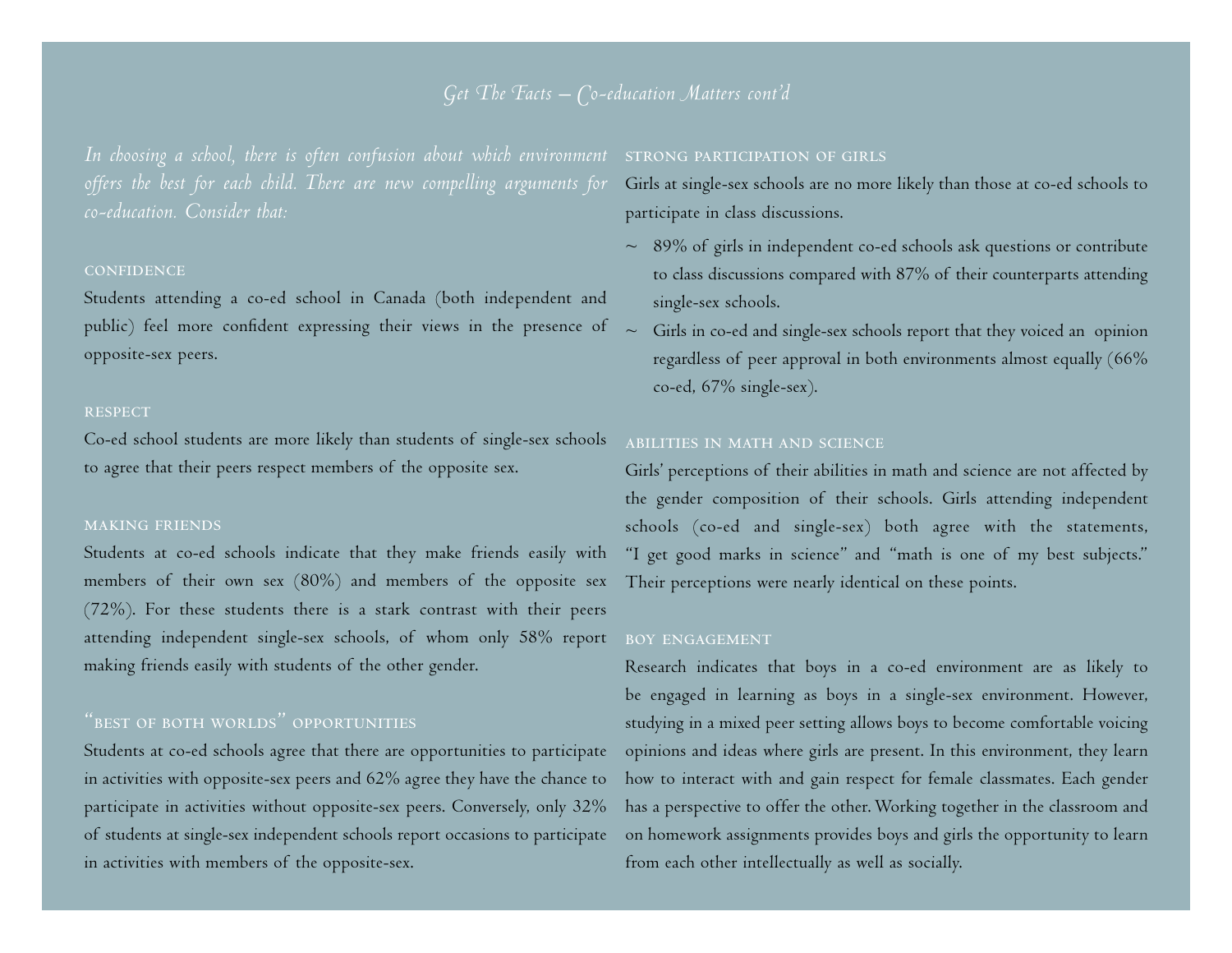*Equality*

 $-$  -  $+$   $+$   $+$   $-$ 

well adjusted; and enjoy being challenged.

Students at co-ed schools responded in the survey that they make friends Research shows that students attending co-ed schools are much more likely easily with members of the opposite sex and their peers are more likely to to discuss ideas from their homework with opposite-sex friends (83%) than respect members of the opposite sex. Again, student responses confirm that wstudents in other school environments. This interaction results in exposure to independent co-ed schools foster an environment that prepares students for a greater diversity of views and opinions as they share ideas with their peers. real-world experiences and situations.

Both girls and boys at co-ed schools have positive self-images; are socially In addition, students at independent co-ed schools overwhelmingly agreed (88%) that they believe their school is a safe environment for all students.



### **CANADIAN STUDENTS' ATTITUDES TOWARDS GENDER ROLES AND OPPORTUNITIES**

|                                             |             | CO-ED  | SINGLE-SEX  |                              |  |
|---------------------------------------------|-------------|--------|-------------|------------------------------|--|
|                                             | Independent | Public | Independent | Public,<br><b>Girls Only</b> |  |
| "Most of the boys"<br>I know respect girls" | 76%         | 68%    | 56%         | 54%                          |  |
| "Most of the girls"<br>I know respect boys" | 80%         | 73%    | 62%         | 61%                          |  |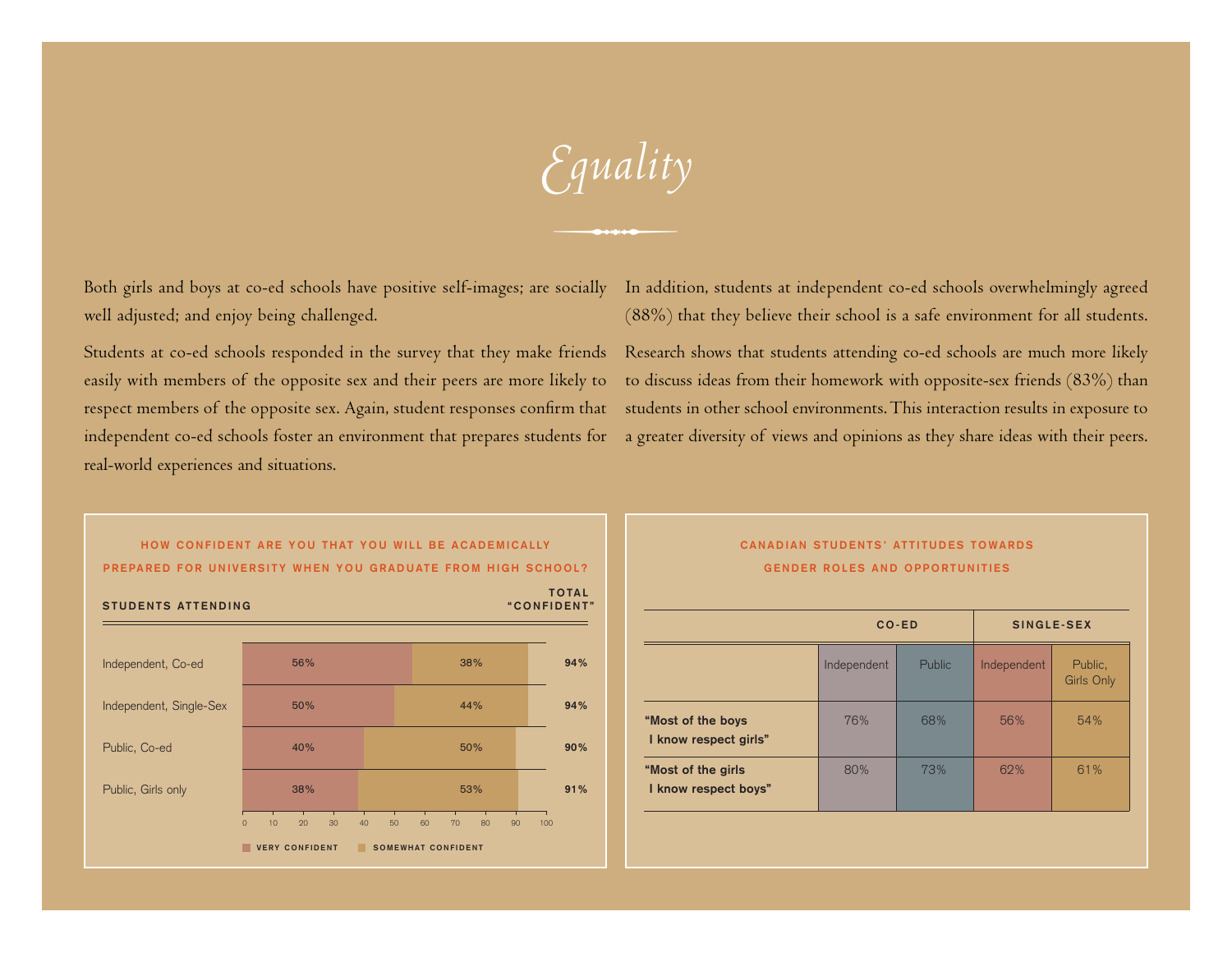# *Enriched Academic & Social Environment*

 $-$  -  $+$   $+$   $+$   $-$ 

A gender-rich environment allows for diverse opinions and viewpoints to be expressed in classes, which, in turn, is important in creating a good learning and social environment.

Independent co-educational schools offer students the opportunity to exchange a broad range of opinions and viewpoints with their peers since the schools comprise a mixed gender student body. In a co-educational learning environment, students are exposed to both male and female role models.

### strong foundation for future success

Preparing students in the twenty-first century demands an educational environment that is reflective of today's society.

# *Independent co-ed schools offer:*

- $\sim$   $\,$  A diverse student body that reflects both genders
- $\sim$   $\,$  Preparation for real-world experiences and situations
- $\sim$   $\,$  Exposure to male and female role models
- $\sim$   $\,$  Exposure to different leadership styles
- $\sim$   $\,$  Exposure to diverse values and lifestyles
- $\sim$   $\,$  A rich academic experience
- $\sim$  Encouragement of wide-ranging opinions and ideas  $\,$
- $\sim$   $\,$  Preparation of boys and girls to become leaders
- $\sim$   $\,$  Creation of a good learning and social environment in the classroom
- $\sim$   $\,$  Nurturing of confidence in boys and girls